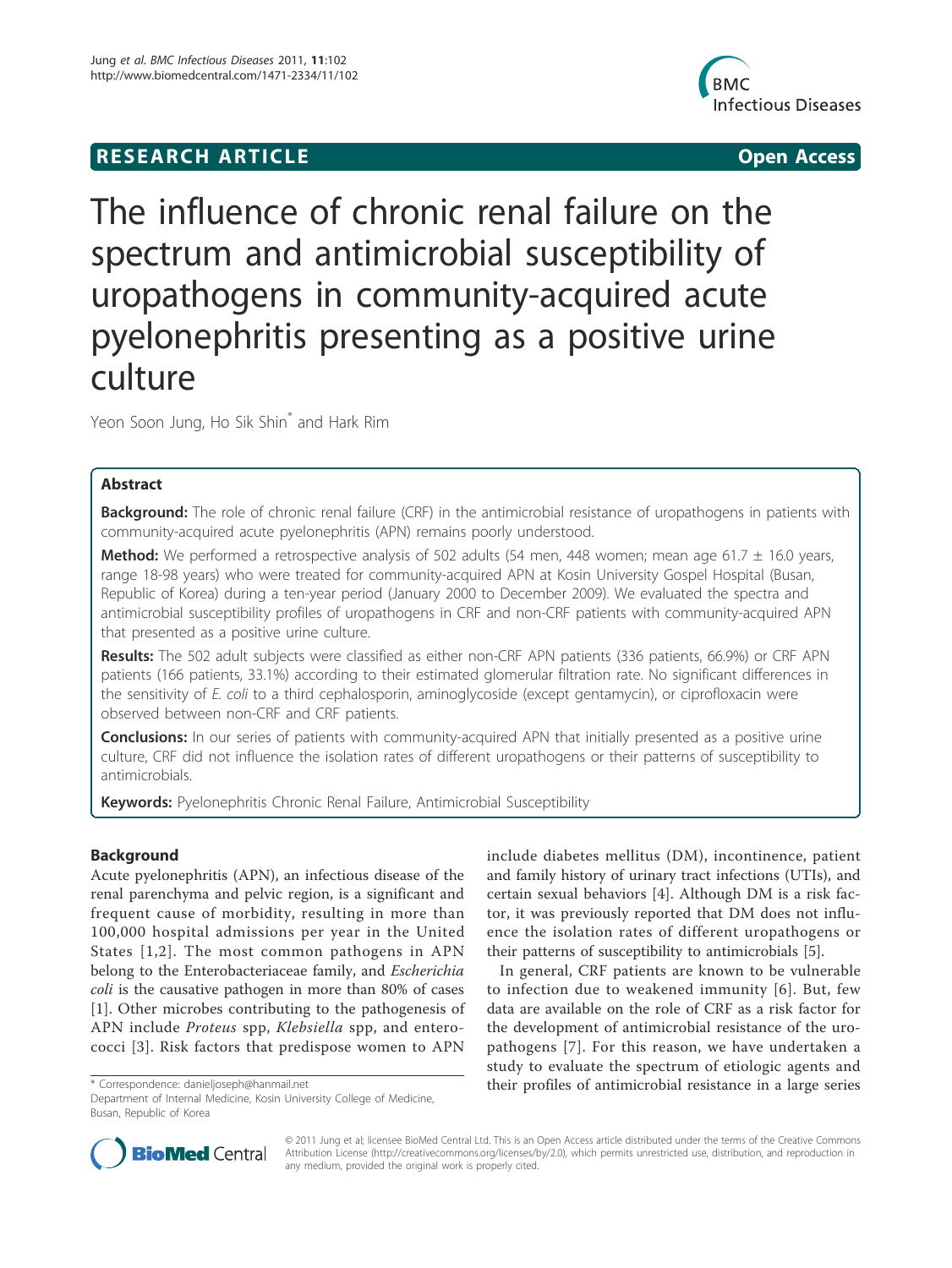of non-CRF and CRF patients with community-acquired APN that presented as a positive urine culture.

# Methods

# Patients

We performed a retrospective analysis of the medical records of Korean adults who were admitted to Kosin University Gospel Hospital (Busan, Republic of Korea) due to community-acquired APN between January 2000 and December 2009 and evaluated the spectra and antimicrobial susceptibility profiles of uropathogens in both non-CRF and CRF patients with community-acquired APN that presented as a positive urine culture. The analysis included 502 adults aged 18 years or older (54 men, 448 women; mean age 61.7 ± 16.0 years, range 18-98 years).

### Inclusion and Exclusion Criteria

Our clinical diagnosis of APN was based on the study of Safrin et al. (1988) [8]. In addition to the clinical diagnosis, which was based on signs and symptoms of APN in adult patients, patients were required to meet at least one of the following three criteria: 1) a positive dipstick test for leukocyte esterase; 2) a white blood cell (WBC) count  $\geq 5$  cells per high-power field microscopy on examination of centrifuged urine sediment; or 3) a WBC count  $≥$  10 cells/  $µL$  in non-centrifuged urine.

The exclusion criteria were as follows: 1) less than 18 years of age; 2) history of chronic infection; 3) evidence of other infection; 4) previous administration (in the previous six months) of antibiotics; 5) urologic abnormalities; 6) hospital-acquired APN (infection acquired during hospital care which was not present or incubating at time of admission. Infections occurring more than 48 hours after admission are usually considered nosocomial) [9]; 7) presence of an indwelling bladder catheter; 8) anticancer therapy or immunosuppressive medication, such as steroids; 9) pregnancy; and 10) negative results on urine culture.

# Clinical and biochemical assessment

Type 2 diabetes was diagnosed according to the Report of the Expert Committee on the Diagnosis and Classification of Diabetes Mellitus [10].

As a surrogate for renal function, we estimated the glomerular filtration rate (GFR) using a simplified form of the Modification of Renal Disease (MDRD) equation [11]:

Estimated GFR (eGFR) = 
$$
186 \times \left[ \text{Scr} \right]^{-1.154} \times \left[ \text{Age} \right]^{-0.203} \times \left[ 0.742 \text{ if patient is female} \right]
$$

CRF was defined as follows [12]: eGFR less than 60  $mL/min/1.73$  m<sup>2</sup> without kidney damage for more than three months.

Baseline urine specimens were collected using a sterile, midstream, clean-catch technique. Specimens were sent to a central laboratory for urinalysis and susceptibility testing, and a urine culture was performed on each sample. Central laboratories were required to use the methodology of the Clinical and Laboratory Standards Institute (CLSI) [13] with quality-control methods using appropriate American Type Culture Collection organisms. Quantitative urine culture was performed using a dipslide method; urine was also streaked onto MacConkey agar. After incubation at 37° C for 24 h, the microorganisms were identified using standard biochemical tests. Presence of a pathogen in the urine culture was confirmed based on a colony count of greater than or equal to  $10^5$  CFU/mL. In vitro susceptibility to antibiotics was performed using an agar diffusion method (Kirby Bauer) employing dried filter paper discs impregnated with specific concentrations of antimicrobial agents, in accordance with the National Committee for the Clinical Laboratory Standards [14]. Susceptibility testing results for pathogens present upon admission were categorized as susceptible or resistant, and susceptibility guidelines were taken from the CLSI guidelines [13]. We also investigated antibiotic sensitivities to ampicillin, cephalothin, cefuroxime, cefotaxime, cefazolin, ceftazidime, imipenem, gentamycin, amikacin, tobramycin, ciprofloxacin, and trimethoprim-sulfamethoxazole (TMP-SMX)

#### Statistical analysis

The results are presented as the mean  $\pm$  SD. We used Student's *t* test to compare the means between groups. Differences in antibiotic sensitivity and uropathogen profiles between groups were analyzed using the  $X^2$  test. The results were considered significant when the P value was less than 0.05. All statistical analyses were performed using the Statistical Package for the Social Sciences (SPSS), version 12.0 (SPSS Inc, Chicago, IL, USA).

# Results

The characteristics of the 502 subjects enrolled in this study are shown in Table 1. The mean age was 61.7  $(\pm$ 16.0) years, with 89.2% of the subjects being women and 20.1% being diabetic patients.

The etiologic microorganisms of APN are shown in Table 2. The most common cause of APN was E. coli (58.3%, 293 cases), followed by K. pneumonia (12.7%, 64 cases), Pseudomonas (4.1%, 21 cases), and Enterococcus (2.9%, 15 cases).

The antimicrobial sensitivity rates for E. coli are shown in Table 3. The sensitivity rates were 100% for imipenem, 99.2% for amikacin, 90.8% for tobramycin, over 80% for third- and fourth-generation cephalosporin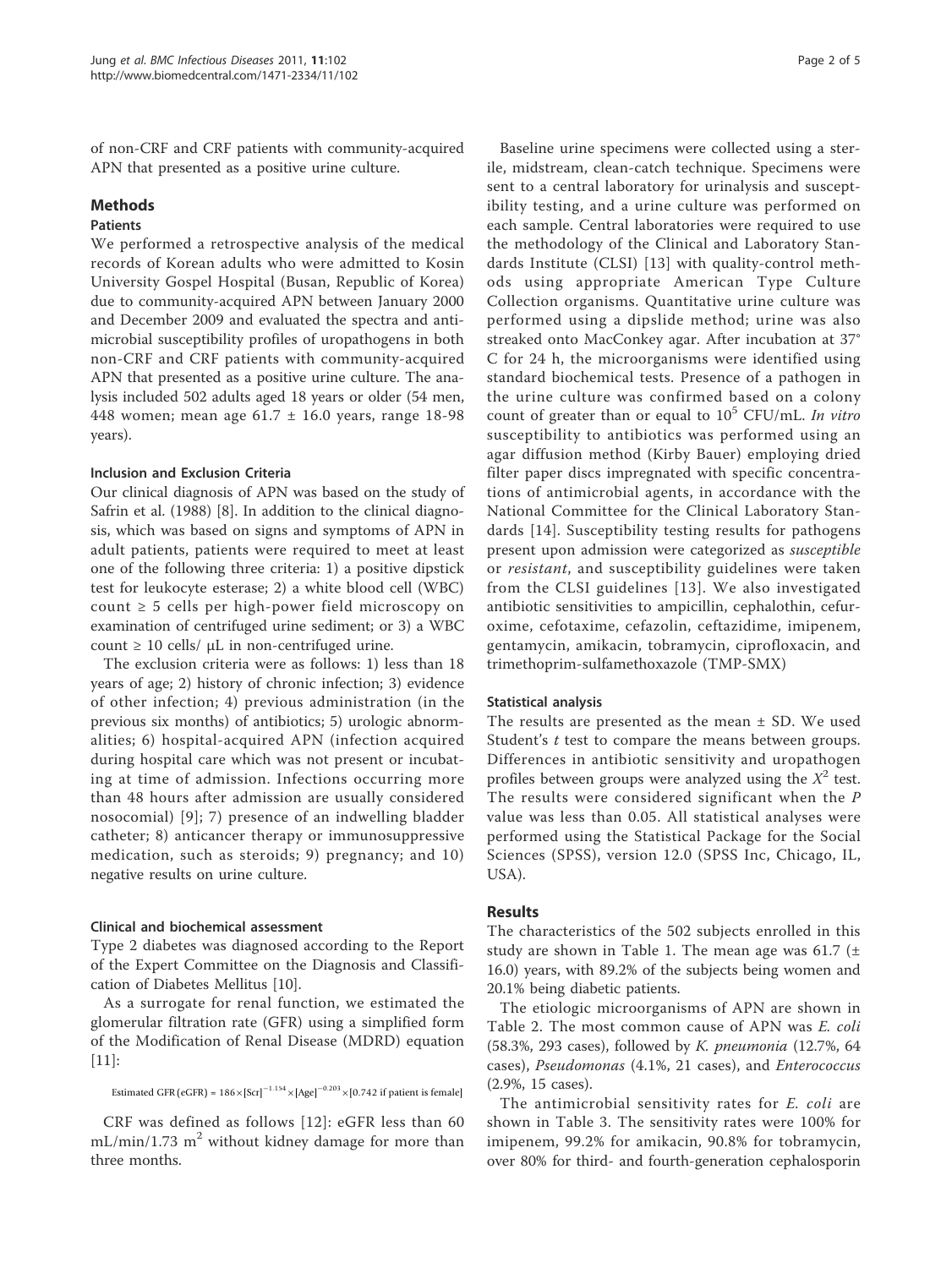| eGFR                          | $\geq 60$ mL/min/<br>1.73 $m^2$ ,<br>$n = 336$ | $< 60$ mL/min/<br>1.73 $m^2$ ,<br>$n = 166$ | p-<br>value |
|-------------------------------|------------------------------------------------|---------------------------------------------|-------------|
| <b>Characteristics</b>        |                                                |                                             |             |
| Age, years                    | $59.0 \pm 16.8$                                | $67.3 \pm 12.4$                             | 0.0001      |
| Genders, %                    |                                                |                                             | 0.168       |
| Males                         | 12.2                                           | 7.8                                         |             |
| Females                       | 87.8                                           | 92.2                                        |             |
| Diabetes, %                   | 20.8                                           | 21.4                                        | 0.906       |
| <b>Measurements</b>           |                                                |                                             |             |
| WBC, mm <sup>3</sup>          | $9,944 \pm 5,630$                              | $11,882 \pm 6,233$                          | 0.001       |
| Hb, g/dL                      | $11.5 \pm 1.9$                                 | $11.1 \pm 1.9$                              | 0.083       |
| Platelet, mm <sup>3</sup>     | $226,232 \pm$<br>106,223                       | 212,380 ±<br>112,614                        | 0.182       |
| BUN, IU/L                     | $12.4 \pm 6.0$                                 | $27.4 \pm 14.4$                             | 0.0001      |
| Creatinine, IU/L              | $0.72 \pm 0.15$                                | $1.62 \pm 0.64$                             | 0.0001      |
| eGFR, mL/min/1.73 $m2$        | $98 \pm 32$                                    | $39 \pm 13$                                 | 0.0001      |
| Sodium, mEq/L                 | $136 \pm 5$                                    | $135 \pm 6$                                 | 0.157       |
| Potassium, mEg/L              | $3.8 \pm 0.5$                                  | $4.0 \pm 0.7$                               | 0.003       |
| Protein, g/dL                 | $6.6 \pm 3.6$                                  | $6.3 \pm 0.9$                               | 0.334       |
| Albumin, g/dL                 | $3.4 \pm 0.6$                                  | $3.2 \pm 0.6$                               | 0.002       |
| Total Bilirubin, mg/dL        | $1.36 \pm 2.10$                                | $1.65 \pm 2.14$                             | 0.172       |
| Direct Bilirubin, mg/dL       | $0.74 \pm 1.61$                                | $0.93 \pm 1.50$                             | 0.233       |
| AST, IU/L                     | $47.2 \pm 76.9$                                | $72.4 \pm 249.3$                            | 0.216       |
| ALT, IU/L                     | $39.0 \pm 71.6$                                | $37.2 \pm 87.2$                             | 0.813       |
| ALP, IU/L                     | $130.5 \pm 130.3$                              | $124.7 \pm 133.6$                           | 0.675       |
| r-GTP, IU/L                   | $110.3 \pm 202.9$                              | $82.9 \pm 115.2$                            | 0.085       |
| PT, second                    | $92.5 \pm 21.4$                                | $84.2 \pm 22.5$                             | 0.001       |
| PT INR                        | $1.09 \pm 0.29$                                | $1.19 \pm 0.65$                             | 0.048       |
| PTT, second                   | $37.8 \pm 13.5$                                | $39.8 \pm 10.9$                             | 0.133       |
| CRP, mg/dL                    | $6.6 \pm 7.4$                                  | $8.8 \pm 8.5$                               | 0.045       |
| HS-CRP, mg/dL                 | $7.0 \pm 7.8$                                  | $11.0 \pm 9.4$                              | 0.002       |
| Total cholesterol, mg/<br>dL  | $163 \pm 47$                                   | $154 \pm 49$                                | 0.180       |
| HDL cholesterol, mg/<br>dL    | $41 \pm 16$                                    | $36 \pm 17$                                 | 0.032       |
| LDL Cholesterol, mg/<br>dL    | $102 \pm 40$                                   | $85 \pm 38$                                 | 0.008       |
| Triglycerides, mg/dL          | $105 \pm 60$                                   | $131 \pm 107$                               | 0.041       |
| Chloride, mEq/L               | $100 \pm 5$                                    | $101 \pm 7$                                 | 0.575       |
| total CO <sub>2</sub> , mEq/L | $26.7 \pm 4.8$                                 | $22.7 \pm 5.6$                              | 0.0001      |
| ESR, mm/hour                  | $30.5 \pm 23.7$                                | $36.2 \pm 23.0$                             | 0.030       |
| Urine RBC $(0-4+)$            | $1.32 \pm 2.22$                                | $1.36 \pm 1.91$                             | 0.003       |
| Urine protein (0-4+)          | $0.65 \pm 0.89$                                | $0.83 \pm 1.00$                             | 0.0001      |
| Urine WBC (0-4+)              | $2.29 \pm 2.62$                                | $2.99 \pm 2.76$                             | 0.0001      |

Table 1 Age-gender standardized baseline demographics and laboratory results according to eGFR

antibiotics, 71.7% for ciprofloxacin, and 61.4% for TMP-SMX. However, the sensitivity rates for gentamycin and ampicillin were low (42.9% and 39.4%, respectively).

Age-gender standardized baseline demographics and laboratory results according to eGFR are shown in Table 1. The rates of diabetes in the non-CRF and CRF

|  |  |  | <b>Table 2 Etiologic Microorganisms of APN</b> |  |  |
|--|--|--|------------------------------------------------|--|--|
|--|--|--|------------------------------------------------|--|--|

| Pathogen            | Male           | Female | <b>Total</b> |
|---------------------|----------------|--------|--------------|
| E.coli              | 12             | 281    | 293          |
| K.pneumoniae        | 8              | 56     | 64           |
| Proteus             | ζ              | 11     | 14           |
| Pseudomonas         | 9              | 12     | 21           |
| <b>Enterococcus</b> | $\mathfrak{D}$ | 13     | 15           |
| $G(+)$              | 16             | 50     | 66           |
| $G(-)$              | 4              | 25     | 29           |
| <b>Total</b>        | 54             | 448    | 502          |

APN: Acute Pyelonephritis, G(+): Gram positive microorganism G(-): Gram negative microorganism

groups were 20.8% and 21.4%, respectively ( $p = NS$ ). The mean ages were 59.0  $(\pm 16.8)$  years in the non-CRF group and 67.3 ( $\pm$  12.4) years in the CRF group ( $p =$ 0.0001), and the values of HS-CRP were 7.0  $(\pm 7.8)$  mg/ dL in the non-CRF group and 11.0  $(\pm 9.4)$  mg/dL in the CRF group ( $p = 0.002$ ). The values for WBC ( $p = 0.001$ ) and ESR  $(p = 0.03)$  were higher in the CRF group than in the non-CRF group.

The antimicrobial sensitivity rates (%) for E. coli according to eGFR are shown in Table 3. The antimicrobial sensitivities to ampicillin in the non-CRF group and CRF group were  $37.8\%$  and  $20.0\%$ , respectively ( $p = 0.024$ ), and sensitivities to gentamycin in the non-CRF group and CRF group were 71.9% and 51.9% ( $p = 0.016$ ), respectively. Significantly higher resistance of E. coli to amoxicillin and gentamycin was noted in isolates recovered in patients with CRF. No significant differences in the sensitivity of E. coli were observed between non-CRF and CRF patients.

The isolation rates (%) of uropathogens in APN patients with or without CRF are shown in Table 4. The

Table 3 Antimicrobial Sensitivity Rate (%) for E.coli according to eGFR

| <b>Antibiotics</b>                 | $\geq 60$ mL/<br>min/<br>1.73 $m2$ | $< 60$ mL/<br>min/<br>1.73 m <sup>2</sup> | p-<br>value |
|------------------------------------|------------------------------------|-------------------------------------------|-------------|
| Ampicillin                         | 37.8                               | 20.0                                      | 0.024       |
| Cephalothin                        | 45.5                               | 36.0                                      | 0.428       |
| Cefuroxime                         | 76.9                               | 69.4                                      | 0.320       |
| Cefotaxime                         | 82.0                               | 76.5                                      | 0.413       |
| Cefozolin                          | 66.7                               | 47.1                                      | 0.162       |
| Ceftazidime                        | 83.2                               | 75.5                                      | 0.259       |
| Cepefime                           | 83.6                               | 80.4                                      | 0.613       |
| Imipenem                           | 95.5                               | 100                                       | 0.126       |
| Gentamycin                         | 71.9                               | 51.9                                      | 0.016       |
| Amikacin                           | 96.3                               | 90.0                                      | 0.112       |
| Tobramycin                         | 87.0                               | 82.0                                      | 0.404       |
| Ciprofloxacin                      | 72.7                               | 66.0                                      | 0.389       |
| Trimethoprime-<br>sulfomethoxazole | 57.9                               | 56.9                                      | 0.905       |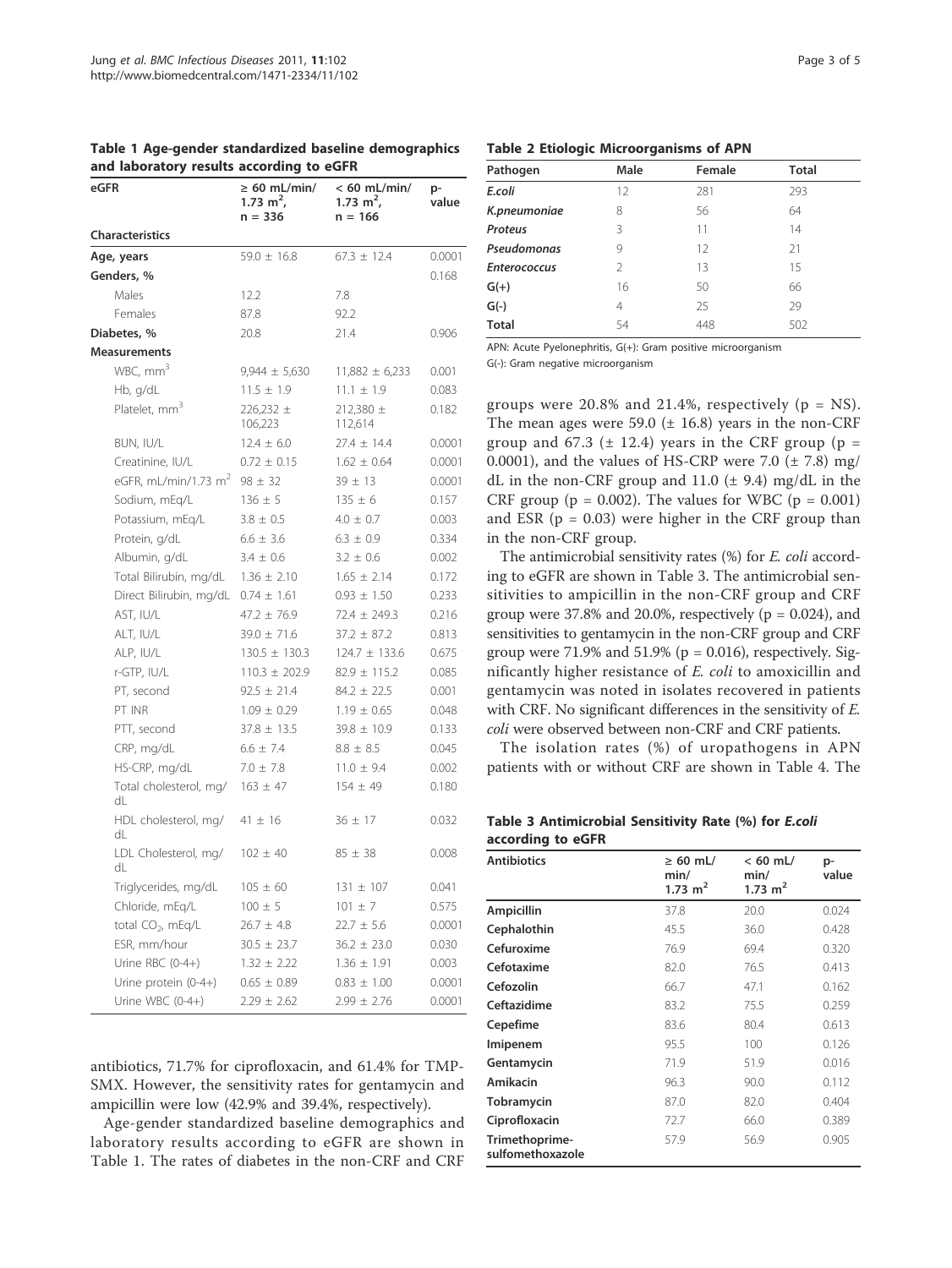isolation rates (%) for E. coli in the non-CRF group and CRF group were  $54.8\%$  and  $65.7\%$  (p = NS), and the isolation rates for K. pneumoniae were 12.2% and 13.9%, respectively ( $p = NS$ ). The isolation rates of other microorganisms did not differ between the two groups.

The antimicrobial sensitivity rates (%) for E. coli according to DM are shown in Table 5. The antimicrobial sensitivities to ampicillin in the non-DM group and DM group were 30.6% and 35.7%, respectively ( $p =$ 0.538), and sensitivities to gentamycin in the non-DM group and DM group were  $67.2\%$  and  $63.4\%$  ( $p = 0.656$ ), respectively. The antimicrobial sensitivities to other antibiotics did not differ between the two groups.

# Discussion and Conclusions

In this study, we attempted to determine whether there are differences between CRF and non-CRF patients in the bacteriologic patterns of community-acquired APN or in the antibiotic sensitivity patterns of uropathogens. This study showed that CRF does not seem to influence the isolation rates of different uropathogens or their susceptibility patterns to antimicrobials in patients with communityacquired APN that presented as a positive urine culture.

In general, CRF patients are known to be vulnerable to infection due to weakened immunity [6]. But little information is available regarding the role of CRF as a risk factor for the development of antimicrobial resistance in uropathogens. It has been reported that DM per se does not seem to influence the isolation rates of different uropathogens or their susceptibility patterns to antimicrobials [5]. In this study, the antimicrobial susceptibilities of microorganisms isolated in cases of community-acquired APN in non-DM and DM groups did not differ. However, the role of CRF in the etiology and antimicrobial resistance of uropathogens in patients with community-acquired APN has not been clarified.

It is known that *E. coli* is isolated in approximately 90% of APN cases [15]. Other studies have found that urinary Klebsiella is more frequent in diabetic patients compared to the detection rate in non-diabetic patients [16,17]. In this study, the most common cause of APN was E. coli (58.3%, 293 cases), followed by K. pneumoniae (12.7%, 64

Table 4 Isolation rate (%) of uropathogens in APN patients with or without CKD

| Uropathogens        | Non-CKD | <b>CKD</b> | p-value   |  |
|---------------------|---------|------------|-----------|--|
| E. coli             | 54.8    | 65.7       | <b>NS</b> |  |
| K. pneumoniae       | 12.2    | 13.9       | <b>NS</b> |  |
| <b>Proteus</b>      | 2.7     | 3.0        | <b>NS</b> |  |
| Pseudomonas spp     | 5.1     | 7.4        | <b>NS</b> |  |
| Enterococcus spp    | 3.0     | 3.0        | <b>NS</b> |  |
| Other gram positive | 15.2    | 9.0        | <b>NS</b> |  |
| Other gram negative | 7.1     | 3.1        | <b>NS</b> |  |
|                     |         |            |           |  |

Table 5 Comparison between diabetes mellitus and nondiabetes mellitus patients with respect to antimicrobial sensitivity rate (%) for E. coli

| <b>Antibiotics</b>             | Non-DM | <b>DM</b> | p-value |
|--------------------------------|--------|-----------|---------|
|                                |        |           |         |
| Ampicilline                    | 30.6   | 35.7      | 0.538   |
| Cephalothin                    | 36.7   | 52.9      | 0.227   |
| Cefuroxime                     | 72.2   | 78.4      | 0.456   |
| Cefotaxime                     | 78.2   | 84.2      | 0.420   |
| Cefozolin                      | 55.3   | 81.8      | 0.106   |
| Ceftazidime                    | 80.0   | 80.6      | 0.942   |
| Cepefime                       | 81.4   | 84.2      | 0.690   |
| Imipenem                       | 95.7   | 100       | 0.195   |
| Gentamycin                     | 67.2   | 63.4      | 0.656   |
| Amikacin                       | 92.2   | 100       | 0.081   |
| Tobramycin                     | 84.5   | 86.5      | 0.767   |
| Ciprofloxacin                  | 71.2   | 62.6      | 0.674   |
| Trimethoprime-sulfomethoxazole | 56.8   | 61.0      | 0.638   |

cases). Due to the inclusion of diabetic patients, K. pneumoniae was more common than in previous reports on APN. Among the microorganisms associated with APN, E. coli was found in 54.8% and 65.7% of cases in the non-CRF group and CRF group, respectively ( $p = NS$ ), and K. *pneu*monia was present in 12.2% and 13.9% of cases, respectively (p = NS). There were no differences between the groups regarding the rates of other APN microorganisms.

In a previous analysis of the antibiotic sensitivity of E. coli in APN, the sensitivities to the first- and thirdgeneration cephalosporins, aminoglycoside and ciprofloxacin were greater than 90%; 47% to ampicillin; and 60% to TMP-SMX [18]. In our current study, the rate of E. coli sensitivity was 96.9% to imipenem, 99.2% to amikacin, 90.8% to tobramycin, greater than 80% to third- and fourth-generation cephalosporin antibiotics, 71.7% to ciprofloxacin, and 61.4% to TMP-SMX. However, the sensitivity rates to gentamycin and ampicillin were low (42.9% and 39.4%, respectively). Little data is available on the role of CRF as a risk factor for the development of antimicrobial resistance in uropathogens. Antimicrobial sensitivities to ampicillin in the non-CRF group and CRF group were 37.8% and 20.0%, respectively ( $p = 0.024$ ), and those to gentamycin in the non-CRF group and CRF group were 71.9% and 51.9%, respectively ( $p = 0.016$ ). The antimicrobial sensitivities to other antibiotics did not differ between the two groups. In North America, a cut-off point of 20% has been suggested as the level of resistance at which an agent should no longer be used [19]. The observed high rates of E. coli resistance to ampicillin, cephalothin, and gentamycin precludes, at least in our area, the choice of these or similar drugs in the empirical initial treatment of community-acquired APN in CRF and non-CRF patients.